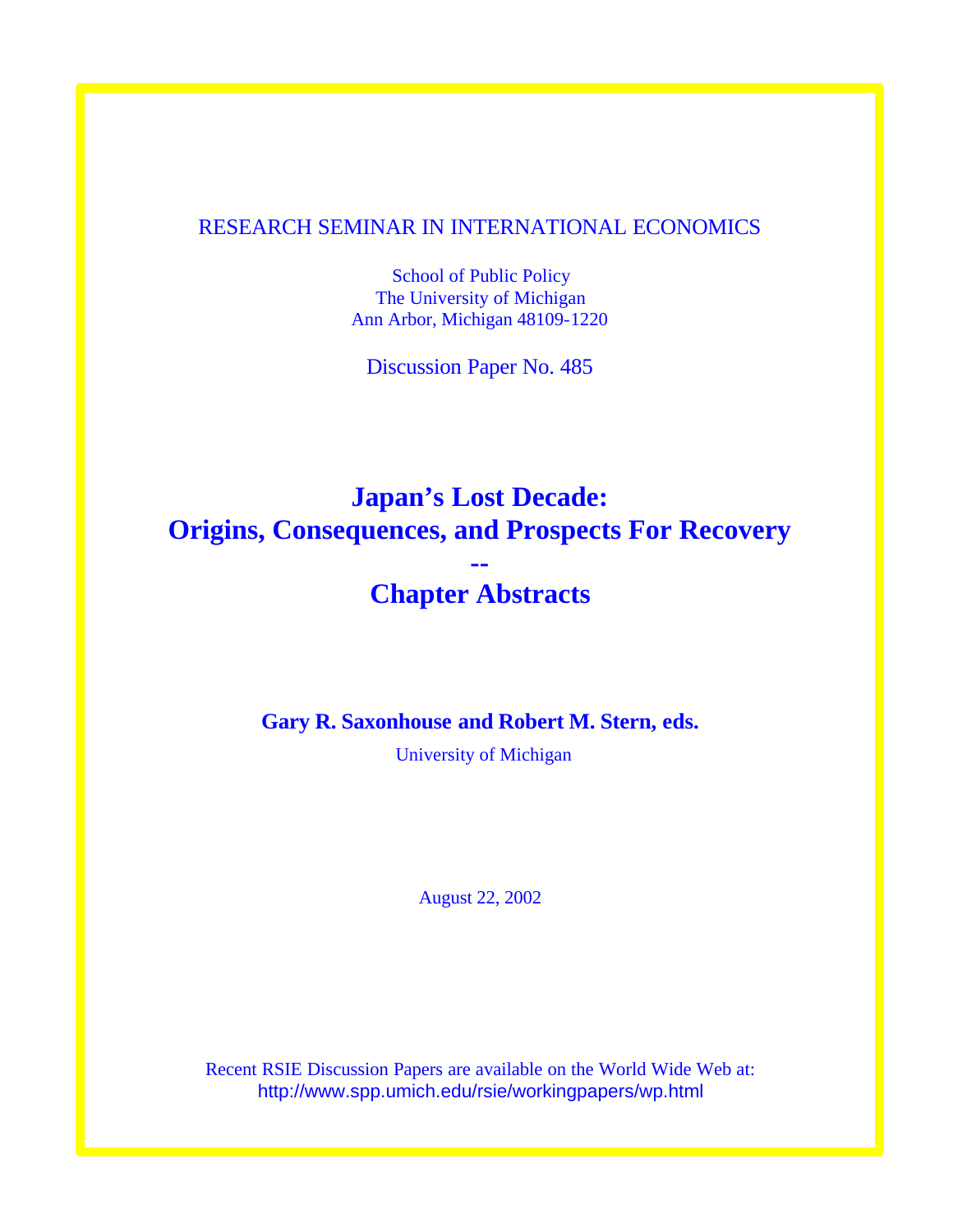#### The Bubble and the Lost Decade

#### Gary R. Saxonhouse and Robert M. Stern

#### ABSTRACT

In this overview of the Symposium papers, we note that the bubble that occurred in Japan's asset markets in the late 1980s came at a time when the conventional indicators of Japan's economic performance were relatively stable. Following the collapse of the bubble, neither the Bank of Japan (BOJ) nor the Ministry of Finance (MOF) took timely and effective measures to deal with the recession that followed. While the evidence suggests that looser fiscal policy would have been ineffective, monetary policy measures might have worked. However, the BOJ followed a relatively tight monetary policy in 1991-93.

In the face of the liquidity trap that ensued in the last of the 1990s, the conventional tools of stabilization policy appeared to be of limited use. To help the Japanese economy to recover from the "lost decade," we thus discuss a number of unconventional and bold measures that the BOJ and MOF could pursue. It appears, however, that the political will is absent to undertake such measures. So long as this is the case, the effects of the lost decade will continue to act as a drag on the economy.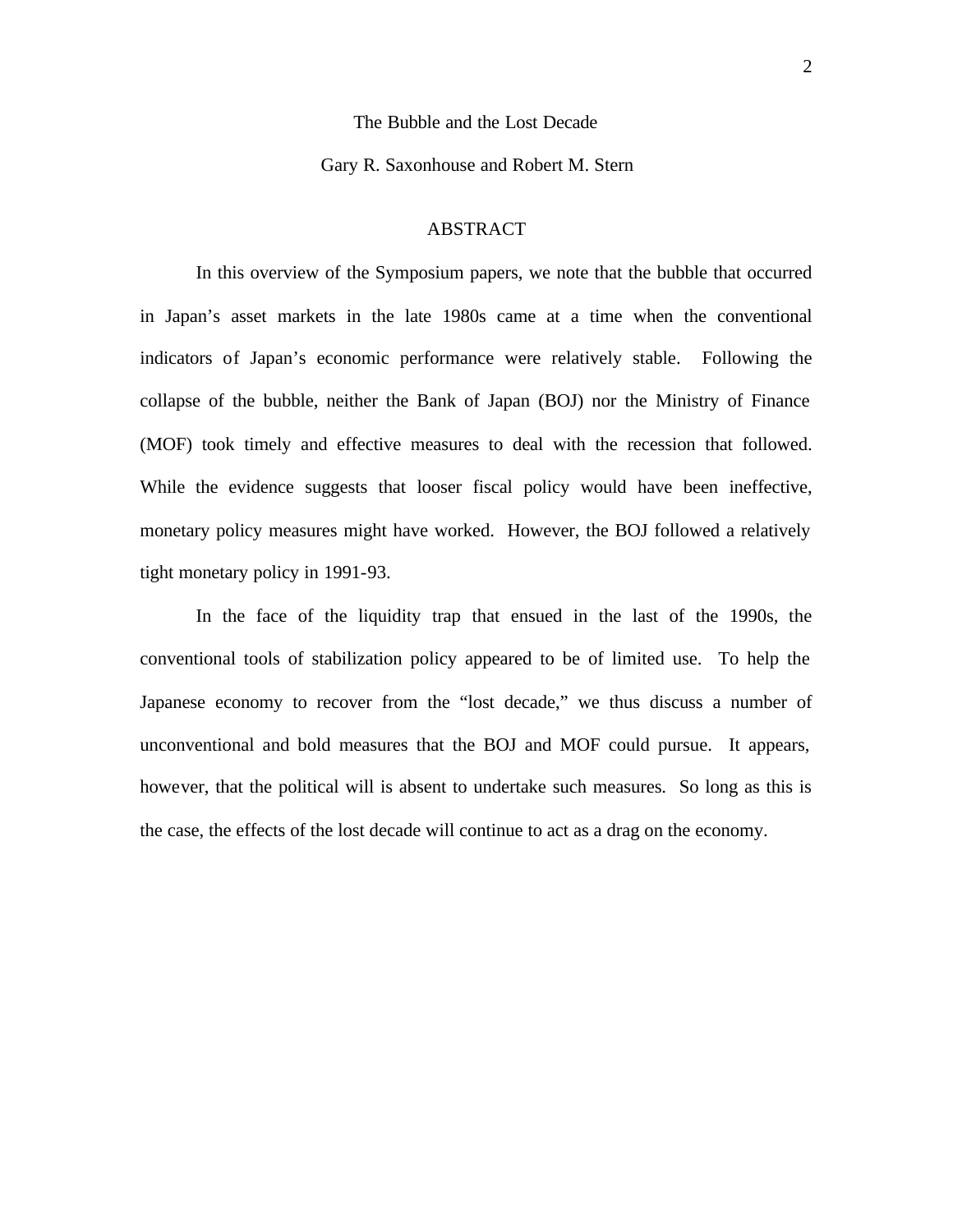Takatoshi Ito

### ABSTRACT

In reviewing what happened in the 1980s in Japan and how the bursting of the bubble created problems in the early 1990s, the following conclusions are obtained. (1) In order to limit damage to the economy from a bubble and its bursting, it is important to build a resilient financial system through strict supervision policy, so that asset-price fluctuations would not weaken financial institutions. Supervision policy would include regulatory measures limiting lending concentration and exposure to real-estate-related sectors. (2) Monetary policy should pay attention to asset-price movements. But it may be difficult and inappropriate to raise the interest rate sharply when inflation is low (below 1 percent like in Japan), even though asset prices are increasing at 30-40 percent. (3) The official discount rate could have been raised in the summer of 1988 in Japan, when the Federal Reserve and Bundesbank raised interest rates. This would have slowed down the rise of stock and land prices, but the bubble was already large by then. (4) The bubble in the second half of the 1980s was only partially responsible for the lost decade of the 1990s in Japan. A series of policy errors made a small problem of the burst bubble much bigger than necessary.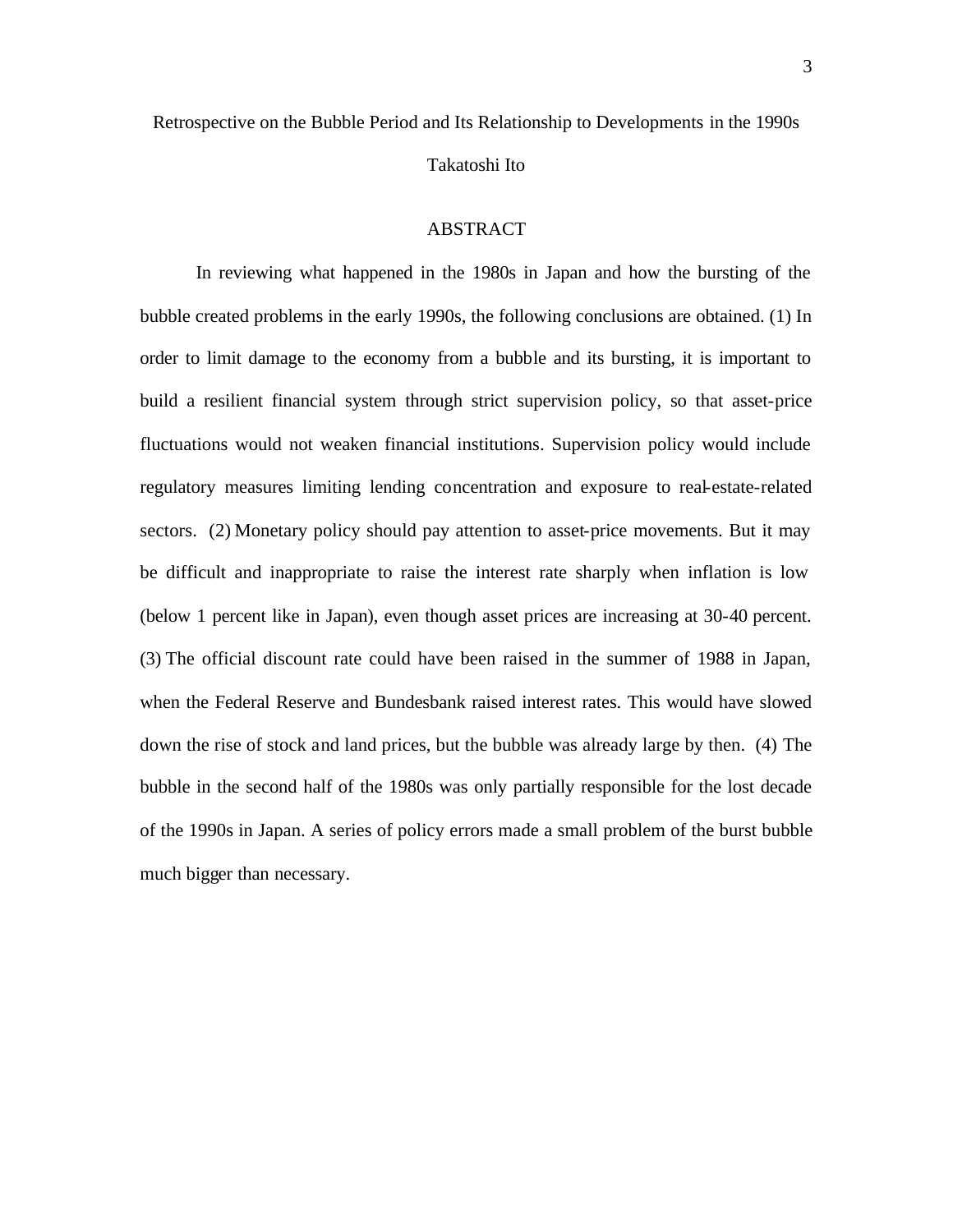## Why Does the Problem Persist? "Rational Rigidity" and the Plight of Japanese Banks

Kiyohiko G. Nishimura and Yuko Kawamoto

## ABSTRACT

One of the most perplexing factors in the Japanese financial crisis is the apparently non-optimal and non-rational behaviour of Japanese banks. We provide a "rational" explanation for bank behaviour based on a theory of community banking that incorporates Japanese institutional characteristics. We find three implications of community banking – a low lending rate, a low bankruptcy rate, and in particular, institutionalisation of "rational rigidity" (an institutional pledge of no profit maximization) – in Japanese banks. We argue that this type of banking is viable as long as the economy expands and asset prices go up, which was the case before the assetmarket crash in 1990. The stagnation and free-fall of asset prices in the 1990s exerted tremendous pressure on Japanese banks but did not paralyse them completely in the 1990s, although there are indications that they failed to restructure distressed large corporations in some sectors, notably real estate. Thus, the problem is not that paralysed banks are blocking recovery, but that their current institutionalised rigidity in banking practices is no longer viable because private enterprises in the market economy are suffering from asset-price deflation and economic stagnation.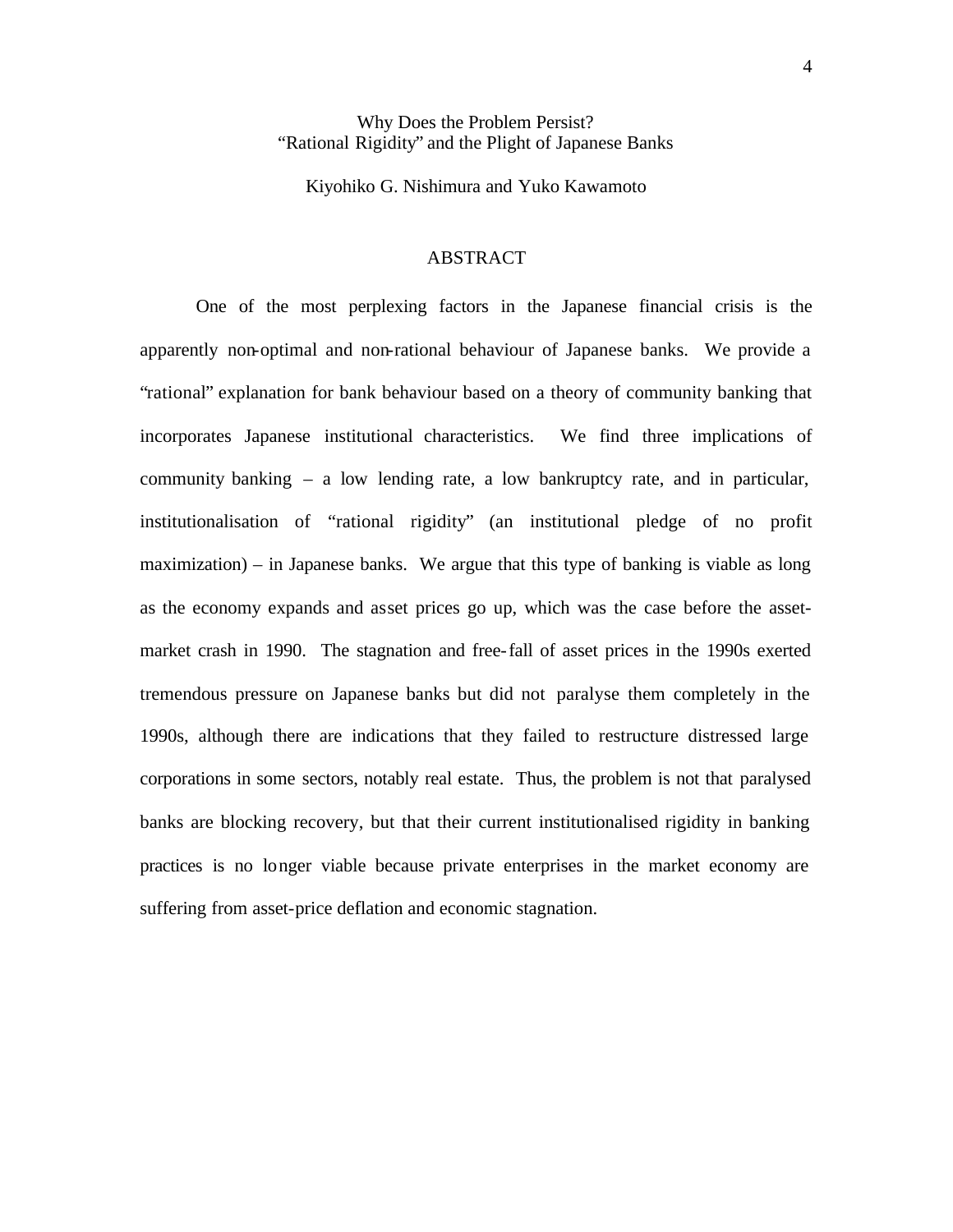Japan's Fiscal Policies in the 1990s

Toshihiro Ihori Toru Nakazato Masumi Kawade

## ABSTRACT

This paper first summarizes Japan's fiscal policies in the 1990s. Then, we investigate the macroeconomic impact of government debt and the sustainability problem. We find that the Keynesian fiscal policy in the 1990s was not effective and fiscal sustainability may therefore become a serious issue. We also estimate the optimal level of deficits and evaluate fiscal reconstruction movements. It is shown that the actual deficit exceeded the optimal level in the late 1990s. We then inspect fiscal reconstruction movements in the Hashimoto Administration in 1997 and find that the major factor of recession in 1997 was not fiscal consolidation. An important lesson from Japan's fiscal policies in the 1990s is that long-run structural reform is more important than short-run Keynesian policy.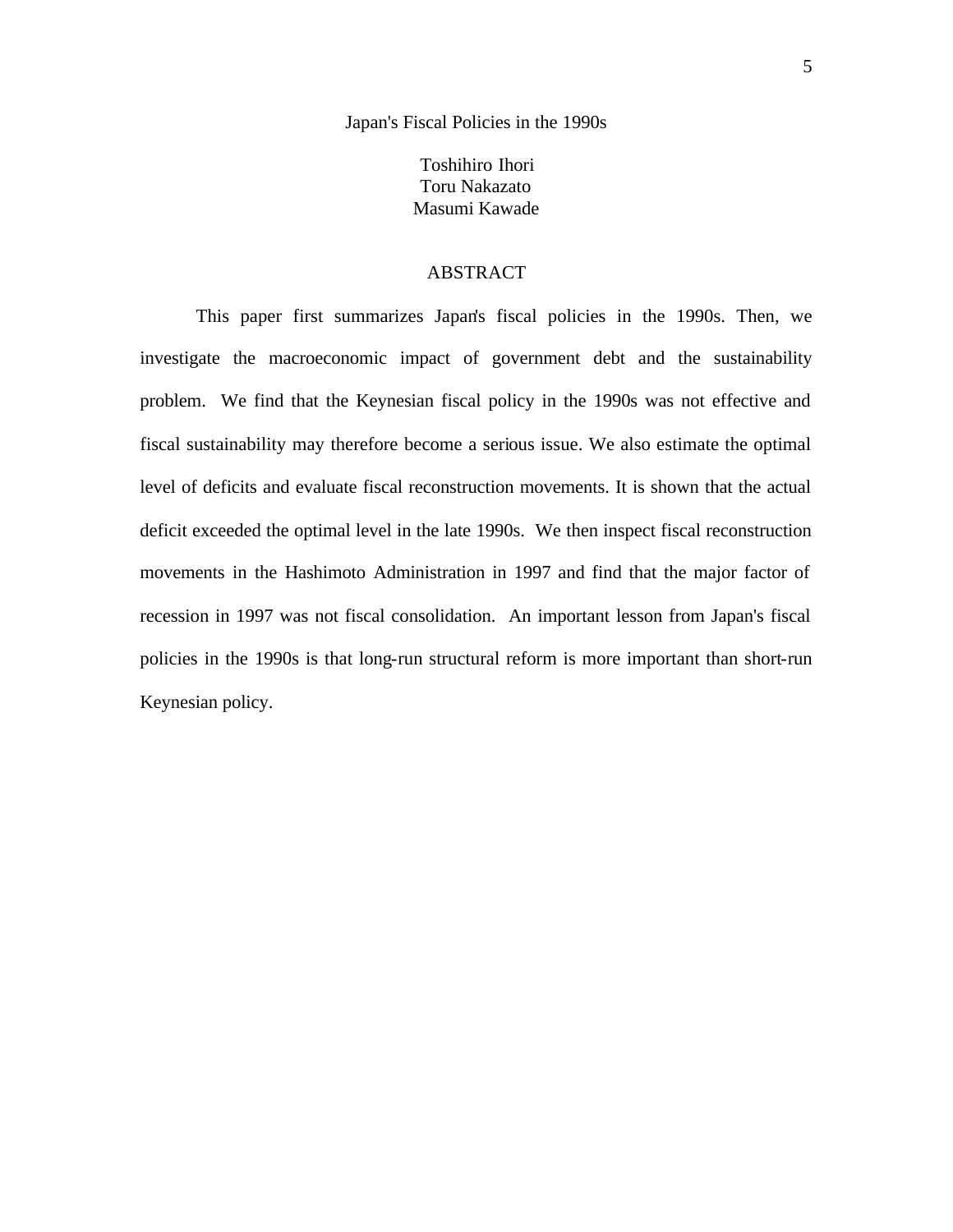Japan's Negative Risk Premium in Interest Rates: The Liquidity Trap and Fall in Bank Lending

Rishi Goyal and Ronald McKinnon

### ABSTRACT

Japan's interest rates have been compressed toward zero because of pressure coming through the foreign exchanges. Twenty years of current-account surpluses have led to a huge buildup of claims – mainly dollars – on foreigners. Because of ongoing fluctuations in the yen/dollar exchange rate, Japanese financial institutions will only willingly hold these dollar claims if the nominal yield on them is substantially higher than on yen assets. In the 1990s to 2002 as U.S. interest rates have come down, portfolio equilibrium has been sustained only when nominal interest rates on yen assets have been forced toward zero. One consequence is the now infamous liquidity trap for Japanese monetary policy. A second consequence is the erosion of the normal profit margins of Japan's commercial banks, leading to a slump in new bank credit and an inability to grow out of the overhang of old bad loans.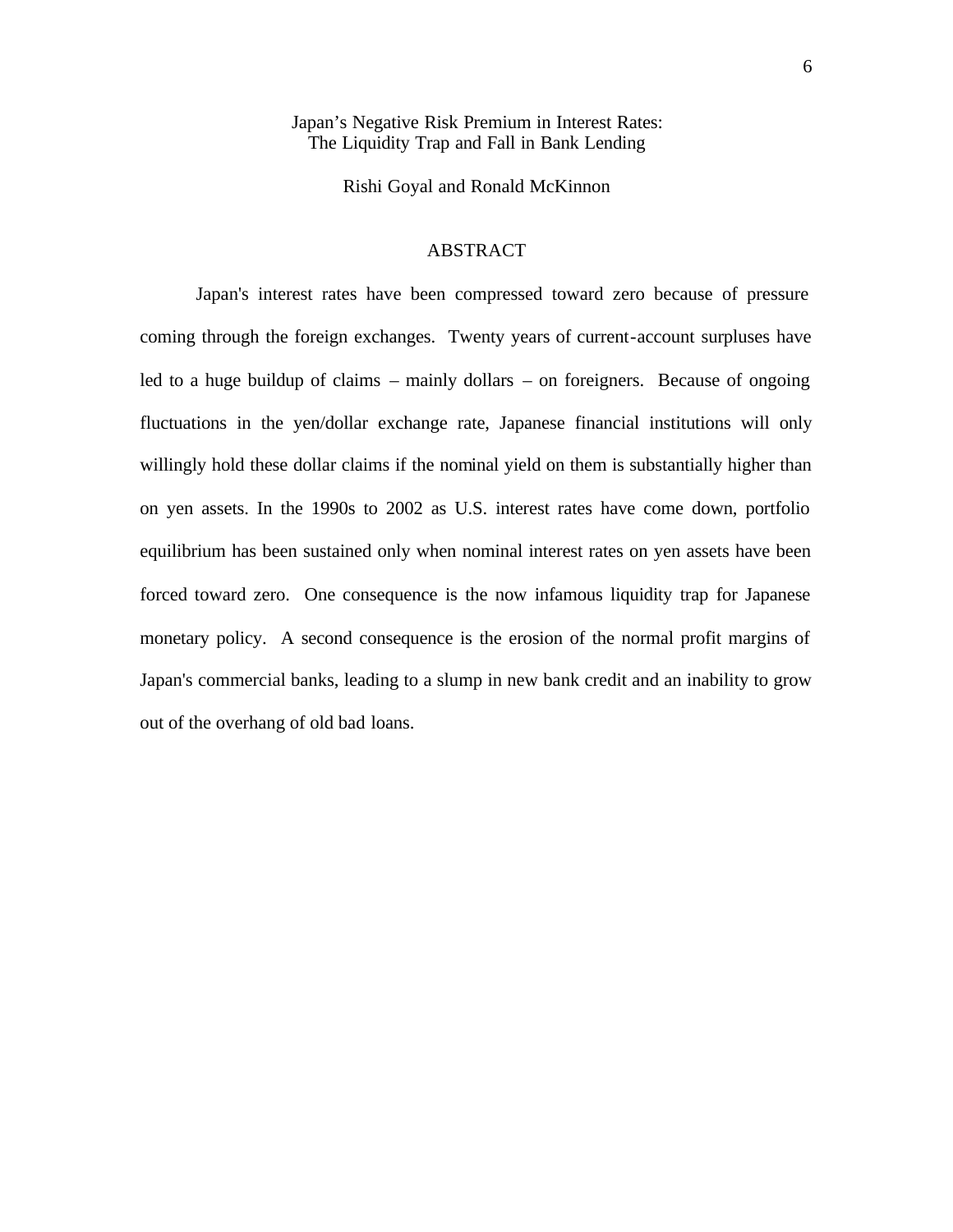#### Japan's Lost Decade and Its Financial System

#### Mitsuhiro Fukao

### ABSTRACT

After briefly explaining the causes of the Japanese asset-price bubble in the 1980s, this paper analyzes why the bursting of the bubble developed into a full-fledged financial crisis in the late 1990s. In order to cope with this crisis, the Government has injected capital directly into the banking sector and banks have written off enormous amounts of bad loans. However, the Japanese financial sector remains very weak and Japan still faces a number of problems in its financial system.

Firstly, the profit margin of banks is too small to cover the increased default risk following the bursting of the bubble, and there are market distortions created by the government-backed financial institutions and the requirements on new lending to small and medium sized companies. Secondly, banks still have excessive stock investment and crossholding of shares between banks and other companies has weakened the market discipline on entrenched management. Thirdly, the government guarantee of all bankingsector liabilities should be removed. Once the financial system is stabilized, a riskadjusted deposit insurance premium should be introduced so as to strengthen market discipline on banks, and the huge postal saving system should be privatized to create a level-playing field among deposit taking financial institutions.

Besides the foregoing, the weak corporate governance structure of Japanese financial institutions has to be remodeled. The management of banks has shielded themselves by extensive cross-shareholdings, especially with life insurance companies. There has been extensive mutual provision of capital, most large life insurance companies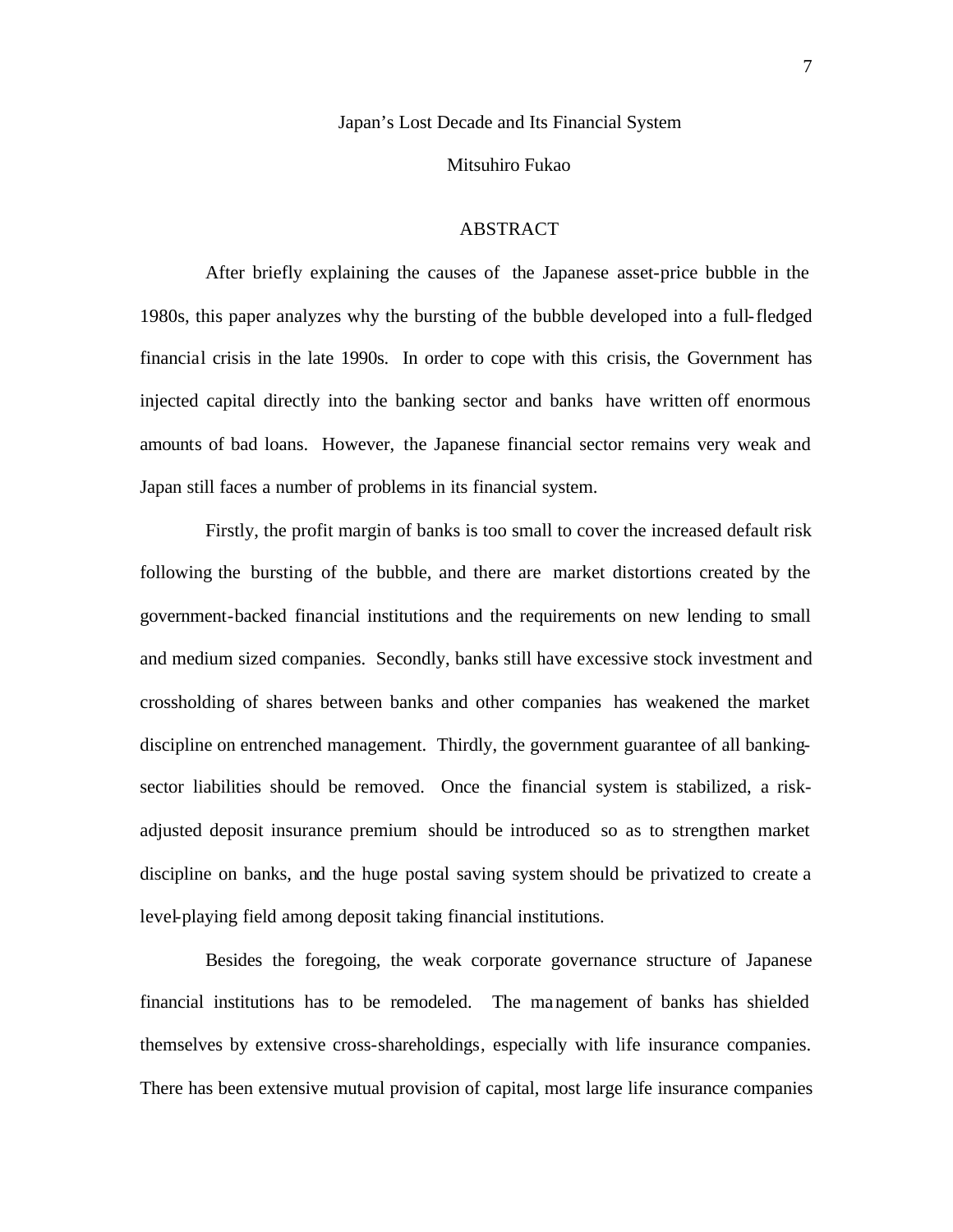have weak corporate governance, and many of the large shareholders of banks are life insurance companies. This double gearing between banks and life insurance companies has therefore weakened the market control of Japanese financial institutions.